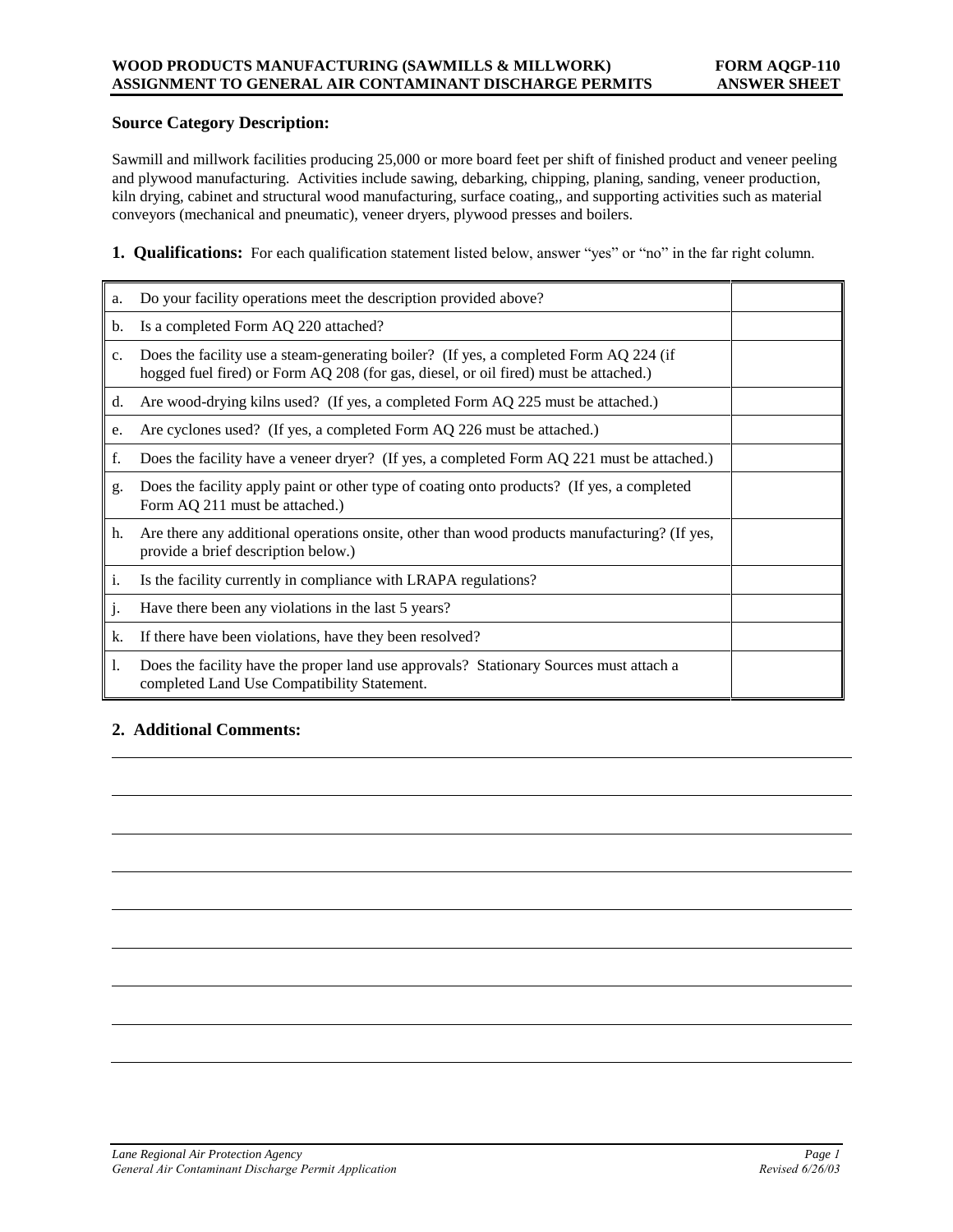# **3. Permit Requirements:**

All conditions of the General ACDP apply to the source, unless they are listed below. Applicability of these permit conditions is based on date of construction or installation of air contaminant sources. For each permit condition listed below, indicate whether the condition applies to your plant by writing "yes" or "no" in the appropriate column.

| Permit<br>condition | <b>Applicability question:</b>                                                                                                                                    | <b>Applicable</b><br>(yes/no) |
|---------------------|-------------------------------------------------------------------------------------------------------------------------------------------------------------------|-------------------------------|
| 2.1.a               | Were any of the equipment or processes installed on or before June 1, 1970 and<br>is the plant operated outside of special control areas? (yes/no)                |                               |
| 2.1.b               | Were any of the equipment or processes installed after June 1, 1970 or is the<br>plant operated inside of a special control area? (yes/no)                        |                               |
|                     |                                                                                                                                                                   |                               |
| 2.2a, $& 2.2.f$     | Does the facility have fuel burning equipment (boilers) installed on or before<br>June 1, 1970? (yes/no)                                                          |                               |
| 2.2.b.              | Does the facility have fuel burning equipment (boilers) installed, constructed or<br>modified after June 1, 1970? (yes/no)                                        |                               |
| 2.2.c.              | Does the facility have non-fuel burning equipment that was installed on or<br>before June 1, 1970? ( $yes/no$ )                                                   |                               |
| 2.2.d.              | Does the facility have non-fuel burning equipment that was or will be installed<br>after June 1, 1970? (yes/no)                                                   |                               |
| 2.6.a               | Is distillate or residual fuel oil burned in any equipment at the facility? (yes/no)                                                                              |                               |
| 2.6.b.              | Is on-specification used oil burned in any equipment at the facility? (yes/no)                                                                                    |                               |
| 3.0                 | Are there any gas or oil fired boilers with a heat input of 10 to 100 million<br>Btu/hr that constructed, modified, or reconstructed after June 9, 1989? (yes/no) |                               |
|                     |                                                                                                                                                                   |                               |
| 4.4                 | Does the facility have veneer dryers? (yes/no)                                                                                                                    |                               |
|                     |                                                                                                                                                                   |                               |
| 6.5                 | Does the facility have wood-fired boilers? (yes/no)                                                                                                               |                               |
| 8.4                 | Is this a new facility? (yes/no)                                                                                                                                  |                               |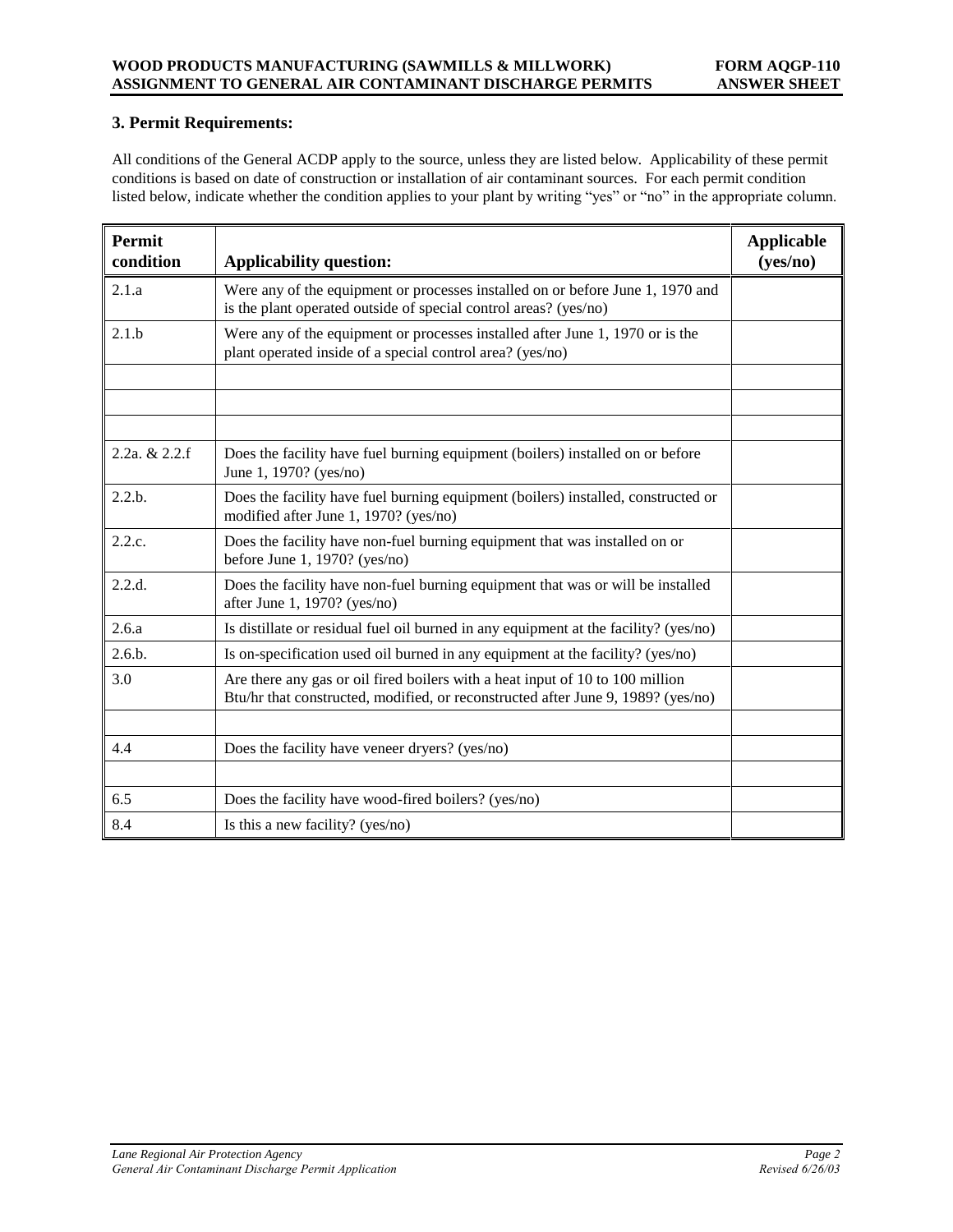**4. Maximum Projected Pollutant Emissions:** Determine the maximum projected annual pollutant emissions for all of the equipment used at the plant.

# **a. Gas, Oil and Wood Fired Boilers:**

| <b>Device</b>   | <b>Maximum Projected</b><br><b>Annual Fuel Usage</b> | Pollutant                | <b>Emission</b><br><b>Factor Units</b> | <b>Emission factor</b>             | <b>Emissions</b><br>(tons/yr.) |
|-----------------|------------------------------------------------------|--------------------------|----------------------------------------|------------------------------------|--------------------------------|
| Boiler          | $10^6$ ft <sup>3</sup>                               | $\mathbf{PM}$            | $1b/10^6$ ft <sup>3</sup>              | 2.5                                |                                |
| (natural gas)   |                                                      | $PM_{10}$                |                                        | 2.5                                |                                |
|                 |                                                      | SO <sub>2</sub>          |                                        | 1.7                                |                                |
|                 |                                                      | NO <sub>X</sub>          |                                        | 100                                |                                |
|                 |                                                      |                          |                                        | $50^{(1)}$                         |                                |
|                 |                                                      |                          |                                        | $32^{(2)}$                         |                                |
|                 |                                                      | CO                       |                                        | 84                                 |                                |
|                 |                                                      | <b>VOC</b>               |                                        | 5.5                                |                                |
| Boiler          | $10^6$ ft <sup>3</sup>                               | $\mathbf{PM}$            | lb/1000 gallons                        | 0.6                                |                                |
| (propane)       |                                                      | $PM_{10}$                |                                        | 0.6                                |                                |
|                 |                                                      | SO <sub>2</sub>          |                                        | $0.10$ x S $^{\left( 5\right) }$   |                                |
|                 |                                                      | NO <sub>X</sub>          |                                        | 19                                 |                                |
|                 |                                                      | $\rm CO$                 |                                        | $3.2\,$                            |                                |
|                 |                                                      | <b>VOC</b>               |                                        | 0.5                                |                                |
| Boiler          | $10^6$ ft <sup>3</sup>                               | PM                       | lb/1000 gallons                        | 0.6                                |                                |
| (Butane)        |                                                      | $PM_{10}$                |                                        | 0.6                                |                                |
|                 |                                                      | SO <sub>2</sub>          |                                        | $0.09$ x S $^{\left( 5\right) }$   |                                |
|                 |                                                      | $NO_X$                   |                                        | 21                                 |                                |
|                 |                                                      | CO                       |                                        | 3.6                                |                                |
|                 |                                                      | <b>VOC</b>               |                                        | 0.6                                |                                |
| Boiler (#1      | gallons                                              | $\mathbf{PM}$            | gallons                                | 3.3                                |                                |
| distillate oil) |                                                      | $\mathrm{PM_{10}}^{(3)}$ |                                        | 1.7                                |                                |
|                 |                                                      | SO <sub>2</sub>          |                                        | $142$ x S $^{\textrm{\tiny{(5)}}}$ |                                |
|                 |                                                      | NO <sub>X</sub>          |                                        | 18                                 |                                |
|                 |                                                      | CO                       |                                        | $\sqrt{5}$                         |                                |
|                 |                                                      | <b>VOC</b>               |                                        | $0.2^{(6)}$                        |                                |
| Boiler (#2      | gallons                                              | $\mathbf{PM}$            | gallons                                | 3.3                                |                                |
| distillate oil) |                                                      | $PM_{10}^{(3)}$          |                                        | 1.7                                |                                |
|                 |                                                      | SO <sub>2</sub>          |                                        | $142$ x S $^{\left( 5\right) }$    |                                |
|                 |                                                      | NO <sub>X</sub>          |                                        | $20\,$                             |                                |
|                 |                                                      | $\rm CO$                 |                                        | $\sqrt{5}$                         |                                |
|                 |                                                      | <b>VOC</b>               |                                        | $0.2^{(6)}$                        |                                |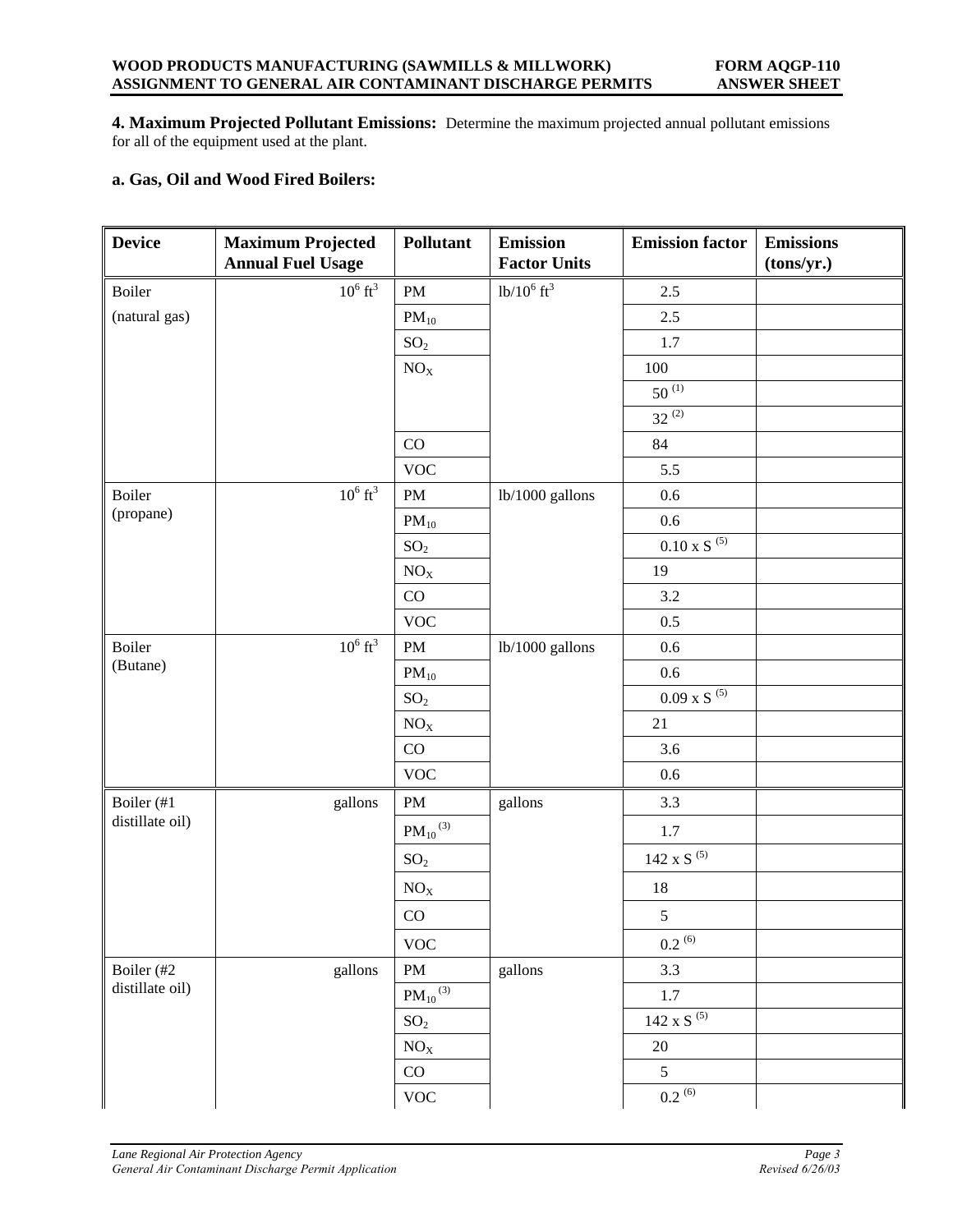#### **WOOD PRODUCTS MANUFACTURING (SAWMILLS & MILLWORK) FORM AQGP-110 ASSIGNMENT TO GENERAL AIR CONTAMINANT DISCHARGE PERMITS ANSWER SHEET**

| Boiler (#4       | gallons   | PM                       | gallons          | 8.5                                |  |
|------------------|-----------|--------------------------|------------------|------------------------------------|--|
| distillate oil)  |           | $PM_{10}$ <sup>(4)</sup> |                  | 7.3                                |  |
|                  |           | SO <sub>2</sub>          |                  | $150 \times S^{(5)}$               |  |
|                  |           | NO <sub>X</sub>          |                  | 20                                 |  |
|                  |           | CO                       |                  | 5                                  |  |
|                  |           | <b>VOC</b>               |                  | $0.2^{(6)}$                        |  |
| Boiler (#5 &     | gallons   | PM                       | gallons          | 11.5                               |  |
| #6 residual oil) |           | $PM_{10}$ <sup>(4)</sup> |                  | 9.9                                |  |
|                  |           | SO <sub>2</sub>          |                  | $157$ x S $^{\textrm{\tiny{(5)}}}$ |  |
|                  |           | $NO_X$                   |                  | 55                                 |  |
|                  |           | CO                       |                  | 5                                  |  |
|                  |           | $\rm VOC$                |                  | $0.28^{(6)}$                       |  |
| Boiler (wood)    | lb. Steam | $PM$ <sup>(7)</sup>      | lb/1000 lb Steam | 0.4                                |  |
|                  |           | $\mathrm{PM_{10}}^{(7)}$ |                  | $0.2\,$                            |  |
|                  |           | SO <sub>2</sub>          |                  | 0.014                              |  |
|                  |           | $\rm NO_X$               |                  | 0.31                               |  |
|                  |           | CO                       |                  | $3.0^{(8)}$                        |  |
|                  |           |                          |                  | $2.0^{(9)}$                        |  |
|                  |           |                          |                  | $1.0^{(10)}$                       |  |
|                  |           | <b>VOC</b>               |                  | 0.13                               |  |

(1) Emissions factor for "Low  $NO_x$  burners"

(2) Emission factor for "Flue gas recirculation"

(3) PM<sub>10</sub> is 50% of total PM. Total PM is the sum of filterable PM and condensable PM. [AP-42] tables 1.3-1, 1.3-2, and 1.3-6]

(5) S indicates that the weight % of sulfur in the oil should be multiplied by the value given. For example, if the fuel is 1% sulfur, then S=1.

(6) VOC reported as non-methane total organic carbon (NMTOC).

(7) Emission factor for boilers with PM control devices can be determined using the procedures in section b: Wood-fired boiler PM control efficiencies and  $PM_{10}$  fractions.

- (8) Emission factor for Dutch Ovens.
- (9) Emission factor for Spreader-Stokers.
- (10) Emission factor for Fuel Cells.

<sup>(4)</sup> PM<sub>10</sub> is 86% of total PM. Total PM is the sum of filterable PM and condensable PM. [AP-42] tables 1.3-1, 1.3-2 and 1.3-5]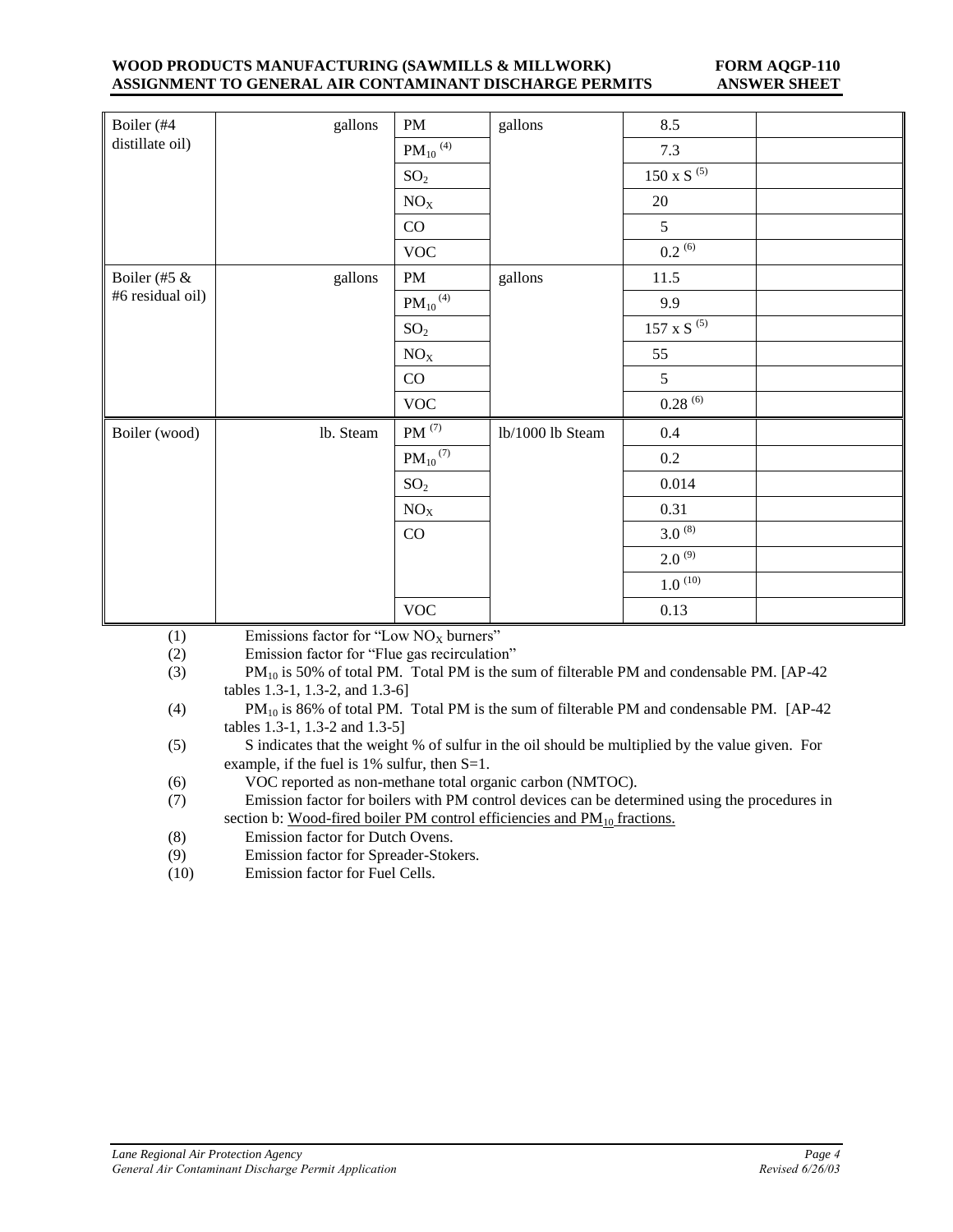#### **WOOD PRODUCTS MANUFACTURING (SAWMILLS & MILLWORK) FORM AQGP-110 ASSIGNMENT TO GENERAL AIR CONTAMINANT DISCHARGE PERMITS ANSWER SHEET**

### **b. Wood-fired boiler PM control efficiencies and PM<sup>10</sup> fractions:**

Use the following information to make adjustments to the PM emission factors given in table a above. For example, the PM and  $PM_{10}$  emissions factors for a Dutch Oven boiler with a high pressure multiclone would be:

| EFPM        | $=$ | $0.40 \times (1 - 70\%/100)$ | ⋍ | $0.12$ lb/1000 lb of steam |
|-------------|-----|------------------------------|---|----------------------------|
| $EFPM_{10}$ | $=$ | $0.12 \times 95\%/100$       | ⋍ | $0.11$ lb/1000 lb of steam |

| <b>Control Device</b>                   | <b>Estimated Efficiency</b> (%) | <b>PM10</b> Fraction $(\%)$ |
|-----------------------------------------|---------------------------------|-----------------------------|
| Uncontrolled                            | NA                              | 50                          |
| Multiclone (low pressure)               | 50                              | 50                          |
| Multiclone (high pressure)              | 70                              | 95                          |
| Wet scrubber (low pressure)             | 70                              | 80                          |
| Wet scrubber (medium to high            | 80                              | 95                          |
| pressure)                               |                                 |                             |
| Electrostatic Precipitator (wet or dry) |                                 | 100                         |

## **b. Cyclones and Target Boxes:**

| <b>Device</b>     | <b>Materials</b>                     | <b>Type</b> | <b>Projected Annual</b><br>Production (BDT) <sup>(1)</sup> | <b>Emission Factors</b><br>(lb/BDT) |           | <b>Emissions</b><br>(tons/yr) |
|-------------------|--------------------------------------|-------------|------------------------------------------------------------|-------------------------------------|-----------|-------------------------------|
| Cyclone           | Dry & Green Chips,                   | Medium      |                                                            | PM                                  | 0.5       |                               |
|                   | Shavings, Hogged<br>Fuel/Bark, Green | Efficiency  |                                                            | $PM_{10}$                           | 0.25      |                               |
|                   | Sawdust                              | High        |                                                            | PM                                  | 0.2       |                               |
|                   |                                      | Efficiency  |                                                            | $PM_{10}$                           | 0.16      |                               |
|                   |                                      | Baghouse    |                                                            | PM                                  | 0.001     |                               |
|                   |                                      | Control     |                                                            | $PM_{10}$                           | 0.001     |                               |
| Sanderdust        |                                      | Medium      |                                                            | PM                                  | <b>NA</b> |                               |
|                   |                                      | Efficiency  |                                                            | $PM_{10}$                           | NA        |                               |
|                   |                                      | High        |                                                            | PM                                  | 2.0       |                               |
|                   |                                      | Efficiency  |                                                            | $PM_{10}$                           | 1.6       |                               |
|                   |                                      | Baghouse    |                                                            | PM                                  | 0.04      |                               |
|                   |                                      | Control     |                                                            | $PM_{10}$                           | 0.04      |                               |
| <b>Target Box</b> | Sanderdust                           | Medium      |                                                            | PM                                  | 0.1       |                               |
|                   |                                      | Efficiency  |                                                            | $PM_{10}$                           | 0.05      |                               |

(1) Bone Dry Tons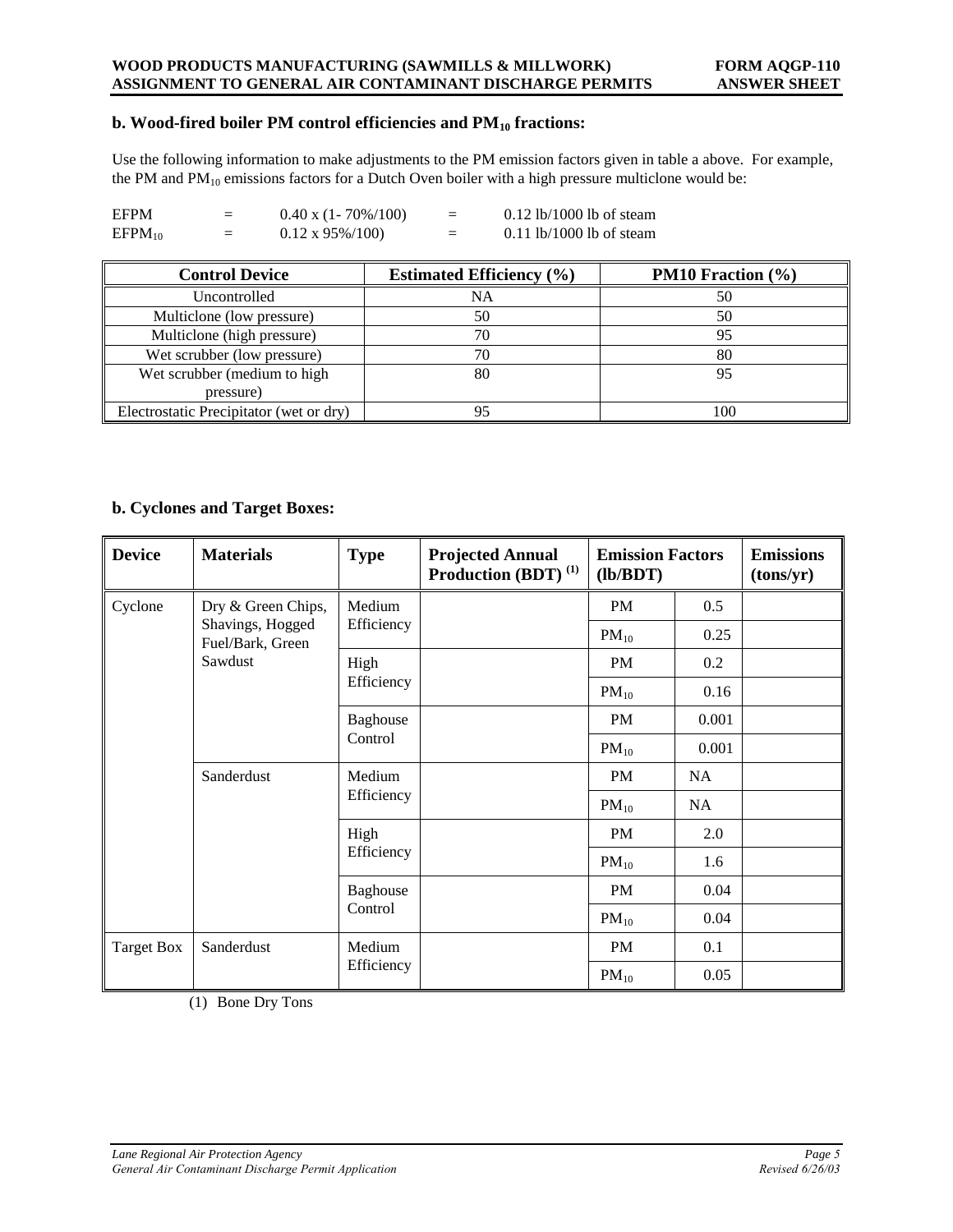## **c. Kilns:**

| <b>Device</b> | Lumber<br><b>Species</b> | <b>Projected Annual</b><br>Production (MBF) <sup>(1)</sup> | <b>Pollutant</b>      | <b>Emission</b><br>Factor <sup>(2)</sup> | <b>Emissions</b><br>(tons/yr) |
|---------------|--------------------------|------------------------------------------------------------|-----------------------|------------------------------------------|-------------------------------|
| Steam and     | Douglas Fir              |                                                            | $PM/PM_{10}$          | $0.02$ lb/MBF $\,^{(3)}$                 |                               |
| Electric Kiln |                          |                                                            | $VOC^{(7)}$           | $0.6$ lb/MBF $^{(6)}$                    |                               |
|               |                          |                                                            | Methanol              | 0.02 lb/MBF $(4)$                        |                               |
|               |                          |                                                            | Formaldehyde          | 0.001 lb/MBF $(4)$                       |                               |
|               | Ponderosa                |                                                            | $PM/PM_{10}$          | $0.02$ lb/MBF $^{\left(10\right)}$       |                               |
|               | Pine                     |                                                            | $VOC^{(7)}$           | 1.7 lb/MBF $(4)$                         |                               |
|               |                          |                                                            | Methanol              | 0.07 lb/MBF $(4)$                        |                               |
|               |                          |                                                            | Formaldehyde          | $0.003$ lb/MBF $^{\left(4\right)}$       |                               |
|               | Hemlock                  |                                                            | $PM/PM_{10}$          | $0.05$ lb/MBF $^{(3)}$                   |                               |
|               |                          |                                                            | $VOC^{(7)}$           | 0.39 lb/MBF $(5)$                        |                               |
|               |                          |                                                            | Methanol              | $0.128$ lb/MBF $^{\left( 5\right) }$     |                               |
|               |                          |                                                            | Formaldehyde          | $0.003$ lb/MBF $^{(9)}$                  |                               |
|               | Lodgepole<br>Pine        |                                                            | $PM/PM_{10}$          | 0.02 lb/MBF $^{(10)}$                    |                               |
|               |                          |                                                            | $VOC^{(7)}$           | 1.3 lb/MBF $(4)$                         |                               |
|               |                          |                                                            | Methanol              | $0.06$ lb/MBF <sup>(4)</sup>             |                               |
|               |                          |                                                            | Formaldehyde          | $0.004$ lb/MBF $^{(4)}$                  |                               |
|               | White Fir                |                                                            | $PM/PM_{10}$          | $0.05$ lb/MBF $^{\left(11\right)}$       |                               |
|               |                          |                                                            | $\text{VOC}$ $^{(7)}$ | 0.33 lb/MBF $(4)$                        |                               |
|               |                          |                                                            | Methanol              | $0.12$ lb/MBF $^{\left(4\right)}$        |                               |
|               |                          |                                                            | Formaldehyde          | 0.003 lb/MBF $(4)$                       |                               |

(1) MBF =  $1,000$  board feet

(2) Use source specific data, if available.

- (3) OSU kiln study, 1998 (WI).
- (4) OSU kiln study, 2000 (NCASI)
- (5) Emissions from Western Hemlock lumber during drying, Milota & Mosher (2006)
- (6) University of Idaho kiln study, 1996 (NCASI), average of heart and sap wood results
- (7) VOC emissions factors are based on propane, using the carbon based results and multiplying by 44/36.
- (8) Assumed to equal emissions for Douglas Fir
- (9) No data, use White Fir
- (10) No data, use Douglas Fir
- (11) No data, use Hemlock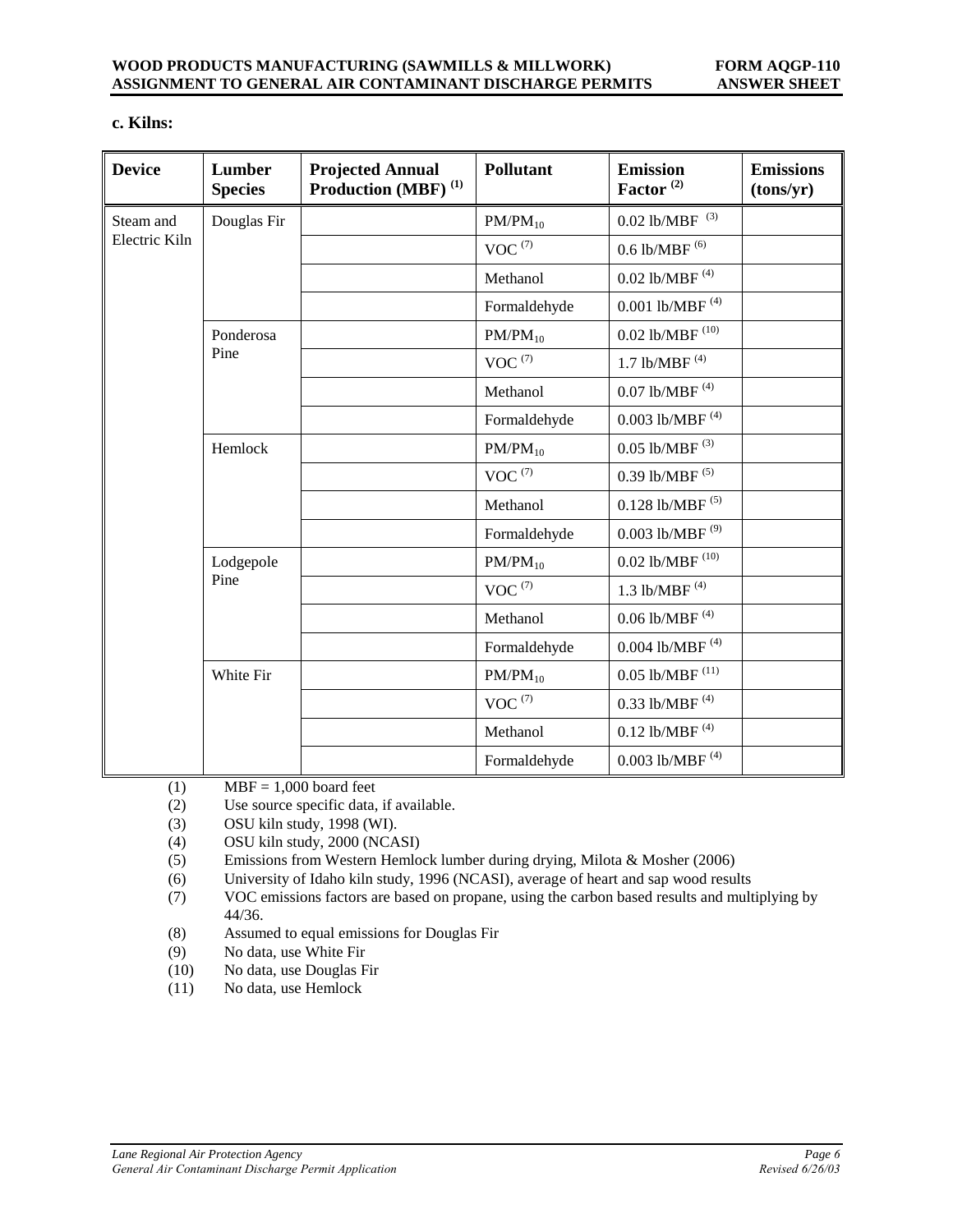# **d. Veneer Dryers PM/PM10, NO<sup>X</sup> and CO Emission Factors (lb/1000 ft<sup>2</sup> , 3/8" basis):**

| <b>Dryer Type</b> | <b>Wood</b><br>species | <b>Annual</b><br><b>Production</b><br>$\left( \text{MSF}\right) {}^{(1)}$ | <b>Controls</b>          | <b>Pollutant</b> | <b>Emission</b><br><b>Factors</b><br>(lb/MSF) | <b>Emissions</b><br>(tons/yr.) |
|-------------------|------------------------|---------------------------------------------------------------------------|--------------------------|------------------|-----------------------------------------------|--------------------------------|
| Veneer Dryer      | Douglas Fir            |                                                                           | uncontrolled             | $PM/PM_{10}$     | 0.52                                          |                                |
| (Gas Heat)        |                        |                                                                           |                          | NO <sub>x</sub>  | 0.12                                          |                                |
|                   |                        |                                                                           |                          | CO               | 0.02                                          |                                |
|                   |                        |                                                                           | Burley or 45%            | $PM/PM_{10}$     | 0.29                                          |                                |
|                   |                        |                                                                           | control                  | NO <sub>X</sub>  | 0.12                                          |                                |
|                   |                        |                                                                           |                          | CO               | 0.02                                          |                                |
|                   | Hemlock,               |                                                                           | uncontrolled             | $PM/PM_{10}$     | 0.15                                          |                                |
|                   | White Fir              |                                                                           |                          | NO <sub>X</sub>  | 0.12                                          |                                |
|                   |                        |                                                                           |                          | CO               | 0.02                                          |                                |
|                   |                        |                                                                           | Burley or 45%<br>control | $PM/PM_{10}$     | 0.10                                          |                                |
|                   |                        |                                                                           |                          | NO <sub>X</sub>  | 0.12                                          |                                |
|                   |                        |                                                                           |                          | CO               | 0.02                                          |                                |
| Veneer Dryer      | Douglas Fir            |                                                                           | uncontrolled             | $PM/PM_{10}$     | 1.01                                          |                                |
| (Steam Heat)      |                        |                                                                           | NO <sub>X</sub>          | NA               |                                               |                                |
|                   |                        |                                                                           |                          | CO               | NA                                            |                                |
|                   |                        | Burley or 45%                                                             | $PM/PM_{10}$             | 0.56             |                                               |                                |
|                   |                        |                                                                           | control                  | NO <sub>X</sub>  | NA                                            |                                |
|                   |                        |                                                                           |                          | CO               | NA                                            |                                |
|                   | Hemlock,               |                                                                           | uncontrolled             | $PM/PM_{10}$     | 0.25                                          |                                |
|                   | White Fir              |                                                                           |                          | NO <sub>X</sub>  | NA                                            |                                |
|                   |                        |                                                                           |                          | CO               | NA                                            |                                |
|                   |                        |                                                                           | Burley or 45%            | $PM/PM_{10}$     | 0.15                                          |                                |
|                   |                        |                                                                           | control                  | $\rm NO_X$       | NA                                            |                                |
|                   |                        |                                                                           |                          | CO               | NA                                            |                                |

(1) MSF =  $1000 \text{ ft}^2$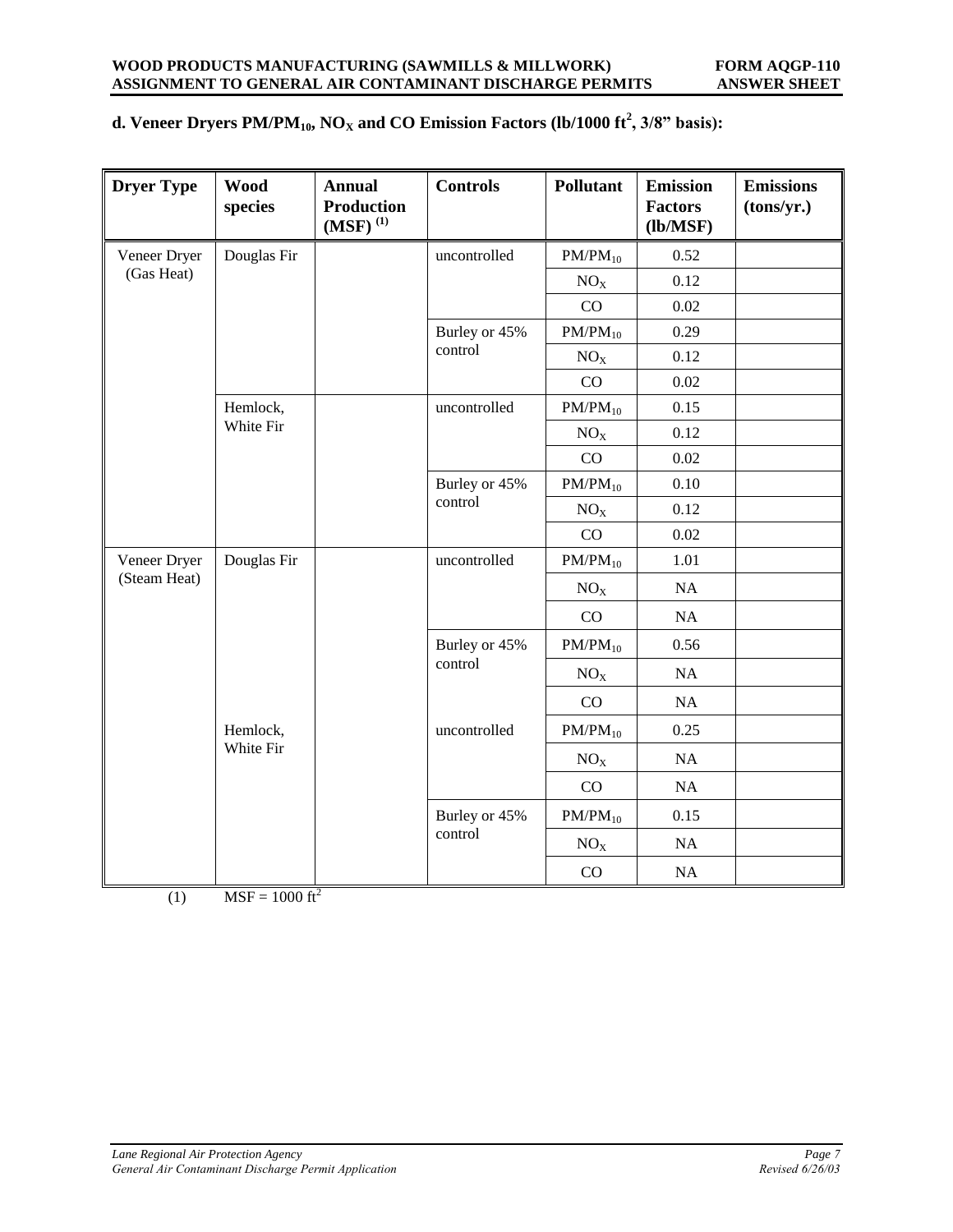#### **WOOD PRODUCTS MANUFACTURING (SAWMILLS & MILLWORK) FORM AQGP-110 ASSIGNMENT TO GENERAL AIR CONTAMINANT DISCHARGE PERMITS ANSWER SHEET**

**e. Veneer Dryer VOC and Hazardous Air Pollutant Emission Factors:** These factors are based on recent studies performed on softwoods by NCASI. EPA incorporated NCASI's data into AP-42, but did not distinguish between southern and northwest softwood species. Therefore, the highest average test result is included in this permit as a conservative estimate of emissions. The VOC emission factors have been adjusted to a propane basis by multiplying the carbon basis by a factor of 44/36. All emission factors are in units of pounds per 1000 square feet on a 3/8" basis (lb/MSF 3/8" basis).

| <b>Device</b> | Annual<br><b>Production</b> | <b>Pollutant</b> | <b>Steam</b><br>Heated <sup>(1)</sup> | <b>Direct</b><br><b>Wood</b><br>Fired | <b>Direct</b><br><b>Natural</b><br><b>Gas-Fired</b> | <b>Emissions</b><br>(tons/yr.) |
|---------------|-----------------------------|------------------|---------------------------------------|---------------------------------------|-----------------------------------------------------|--------------------------------|
| Veneer        | $MSF$ <sup>(2)</sup>        | <b>VOC</b>       | 1.8                                   | 1.0                                   | 3.1                                                 |                                |
| <b>Dryers</b> |                             | Acetaldehyde     | 0.022                                 | $ND^{(3)}$                            | 0.062                                               |                                |
|               |                             | Acrolein         | 0.001                                 | ND                                    | 0.012                                               |                                |
|               |                             | Formaldehyde     | 0.03                                  | 0.045                                 | 0.064                                               |                                |
|               |                             | Methanol         | 0.04                                  | ND                                    | 0.036                                               |                                |
|               |                             | Phenol           | 0.003                                 | ND                                    | 0.006                                               |                                |
|               |                             | Propionaldehyde  | 0.0044                                | N <sub>D</sub>                        | 0.0016                                              |                                |
|               |                             | Benzene          | 0.0012                                | ND                                    | <b>ND</b>                                           |                                |
|               |                             | Toluene          | 0.0032                                | ND                                    | <b>ND</b>                                           |                                |
|               |                             | M, p-xylene      | 0.0012                                | ND                                    | <b>ND</b>                                           |                                |

(1) From NCASI Tech Bulletin 768

(2) MSF =  $1000 \text{ ft}^2$ 

(3)  $ND = No Data$ 

| <b>Device</b>      | <b>Annual</b><br><b>Production</b> | <b>Pollutant</b> | <b>Steam</b><br><b>Heated</b> | <b>Direct</b><br><b>Wood</b><br><b>Fired</b> | <b>Direct</b><br><b>Natural</b><br><b>Gas-Fired</b> | <b>Emissions</b><br>(tons/yr.) |
|--------------------|------------------------------------|------------------|-------------------------------|----------------------------------------------|-----------------------------------------------------|--------------------------------|
| Veneer             | <b>MSF</b>                         | <b>VOC</b>       | 0.08                          | ND <sup>(1)</sup>                            | 0.05                                                |                                |
| Dryers-<br>Cooling |                                    | Acetaldehyde     | 0.0004                        | ND                                           | 0.003                                               |                                |
| Section            |                                    | Acrolein         | 0.0008                        | ND                                           | BDL $^{(2)}$                                        |                                |
|                    |                                    | Formaldehyde     | 0.002                         | ND                                           | 0.002                                               |                                |
|                    |                                    | Methanol         | 0.005                         | ND                                           | 0.006                                               |                                |
|                    |                                    | Phenol           | 0.0003                        | ND                                           | 0.01                                                |                                |
|                    |                                    | Propionaldehyde  | 0.008                         | ND                                           | <b>BDL</b>                                          |                                |
| Fugitives          |                                    | <b>VOC</b>       | 0.06                          | ND                                           | 0.046                                               |                                |
|                    |                                    | Acetaldehyde     | 0.005                         | ND                                           | 0.003                                               |                                |
|                    |                                    | Formaldehyde     | 0.001                         | ND                                           | 0.002                                               |                                |
|                    |                                    | Methanol         | 0.01                          | ND                                           | 0.006                                               |                                |
|                    |                                    | Phenol           | 0.006                         | ND                                           | 0.01                                                |                                |

 $(1)$  ND = No Data

 $(B)$  BDL = Below Detection Limits